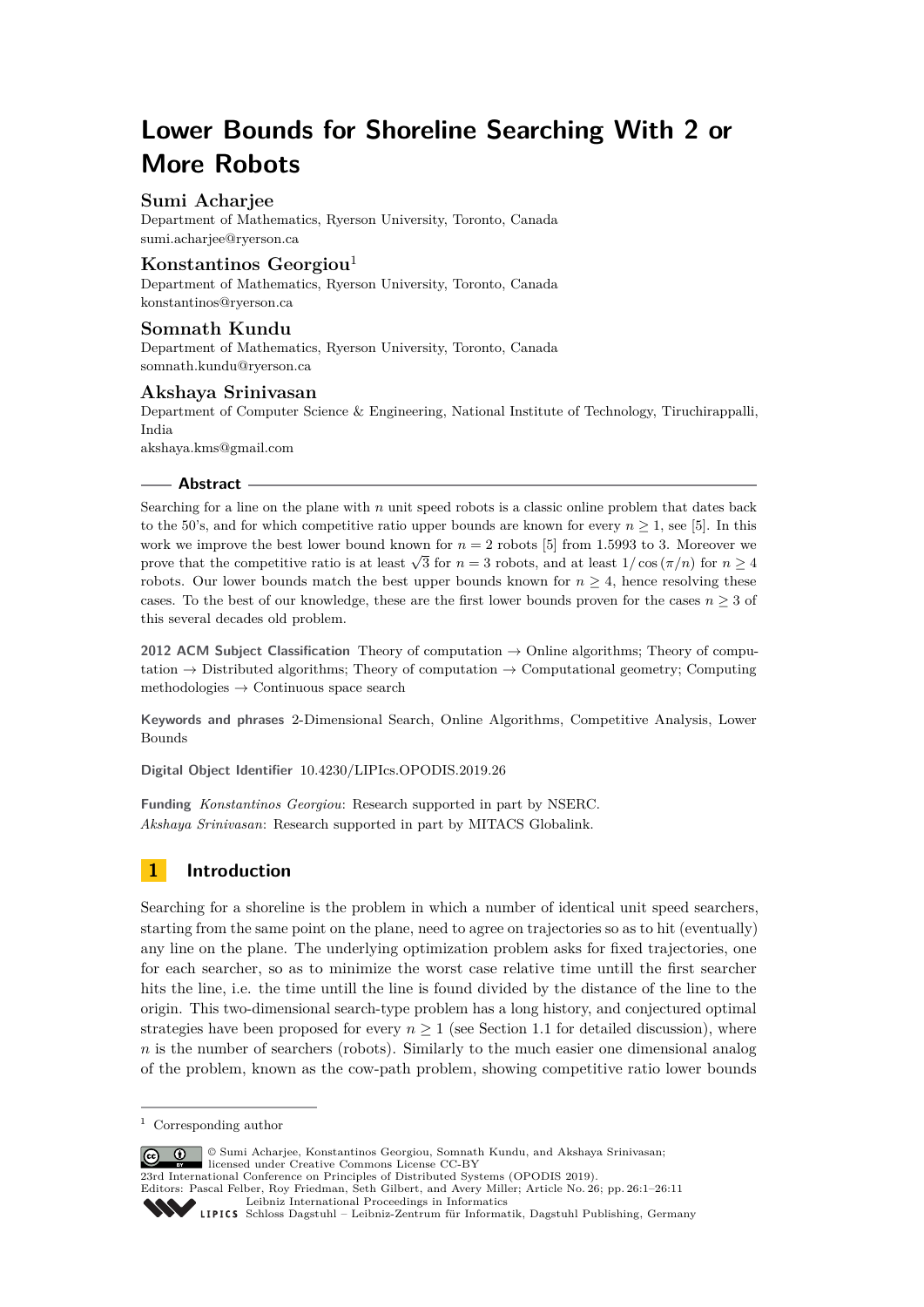#### **26:2 Lower Bounds for Shoreline Searching**

for the problem has been a much more challenging task. Indeed, for the shoreline problem, very weak unconditional lower bounds are known for  $n = 1$ , while the only non-trivial lower bounds known for other values of *n* is that for  $n = 2$ .

In this work we improve the state-of-the-art when it comes to competitive ratio lower bounds for searching for a shoreline with  $n \geq 2$  robots. In particular, we improve the best lower bound known for  $n = 2$  robots, from 1.5993 to 3. Then, we prove the first lower bounds for  $n \geq 3$  robots. More specifically, we show a lower bound of  $\sqrt{3}$  for 3 robots, and bounds for  $n \geq 3$  robots. More specifically, we show a lower bound of  $\sqrt{3}$  for 3 robots, and  $1/\cos(\pi/n)$  for  $n \geq 4$  robots, matching this way the best upper bound known for the latter case.

### <span id="page-1-0"></span>**1.1 Related Work**

Theory of search has a long history that dates back to the 50's, see [\[8,](#page-9-1) [9\]](#page-9-2). In one of the simplest continuous problems, a unit speed robot is moving on an infinite line, and its goal is to hit every point (bounded away from the origin) within bounded relative time. The problem, now known as linear-search or cow-path, was restudied by the computer science community in the late 80's in [\[6\]](#page-9-3), and became so fruitful that numerous variations emerged with challenging and particularly interesting algorithmic problems. Indeed over the decades, accumulated results were summarized in a number of interesting surveys, e.g. [\[10,](#page-9-4) [13,](#page-9-5) [14,](#page-10-1) [19\]](#page-10-2). Moreover, the underlying mathematical theory became rich enough to give rise to a number of related books, with [\[1,](#page-9-6) [2,](#page-9-7) [3\]](#page-9-8) being the most relevant and influential.

Among the numerous variations/generalizations of the cow-path problem, the current work focuses on its 2-dimensional analog, that we call the  $\text{SHORELINE}_n$  problem, in which *n* robots are searching in parallel on the plane for a line. As it is outside the scope of this paper to do a thorough literature review on search-type problems, we refer the reader to the aforementioned surveys and books for all remotely related results, and we focus here on the literature closely related to the shoreline problem, i.e. to 2-dimensional search problems with  $n \geq 1$  robots. The language that we adopt for quantifying algorithms' performance is that of competitive analysis, e.g. see [\[11\]](#page-9-9). In particular, we think of our problem as  $n$ robots, starting from the origin, that are solving an online problem in which a line is placed at an unknown location  $\delta$  away from the origin, where in particular  $\delta$  is unknown (but it is bounded away from 0, and that bound is known). The goal of the search is to minimize the relative worst case search time, i.e. the time untill the line is found by any robot divided by *δ*, over all possible placements of lines and over all *δ*. The best possible relative time is known as the *competitive ratio* of the problem, and can be thought as the best worst case relative performance of an online algorithm (that does not know the input) compared to the performance of the best offline algorithm (that knows the input).

Searching for a (shore)line with 1 robot, without any knowledge of its distance to the origin, was first proposed in [\[6\]](#page-9-3), and a number of improvements were proposed for parallel search in [\[4,](#page-9-10) [5,](#page-9-0) [7,](#page-9-11) [23\]](#page-10-3), i.e. for  $n \geq 2$  robots and a number of variations. The best algorithm known for SHORELINE<sub>1</sub> is a logarithmic spiral search that has competitive ratio 13.81 [\[6\]](#page-9-3). Notably, the only unconditional lower bound for the problem is that the competitive ratio is at least 6*.*3972 [\[5\]](#page-9-0) which also holds true if the online algorithm knows, a priori, the distance of the line to the origin. Only assuming a cyclic-type trajectory, the competitive ratio is provably at least 12*.*5385 [\[25\]](#page-10-4).

The overall picture for searching with  $n \geq 2$  robots for a line (without any knowledge about the hidden line) is much more blurry. For  $n = 2$ , a double logarithmic spiral, in which the origin lies always in the middle of the locations of the robots is known to induce competitive ratio 5*.*2644 [\[5\]](#page-9-0). The only lower bound to the problem is due to the variation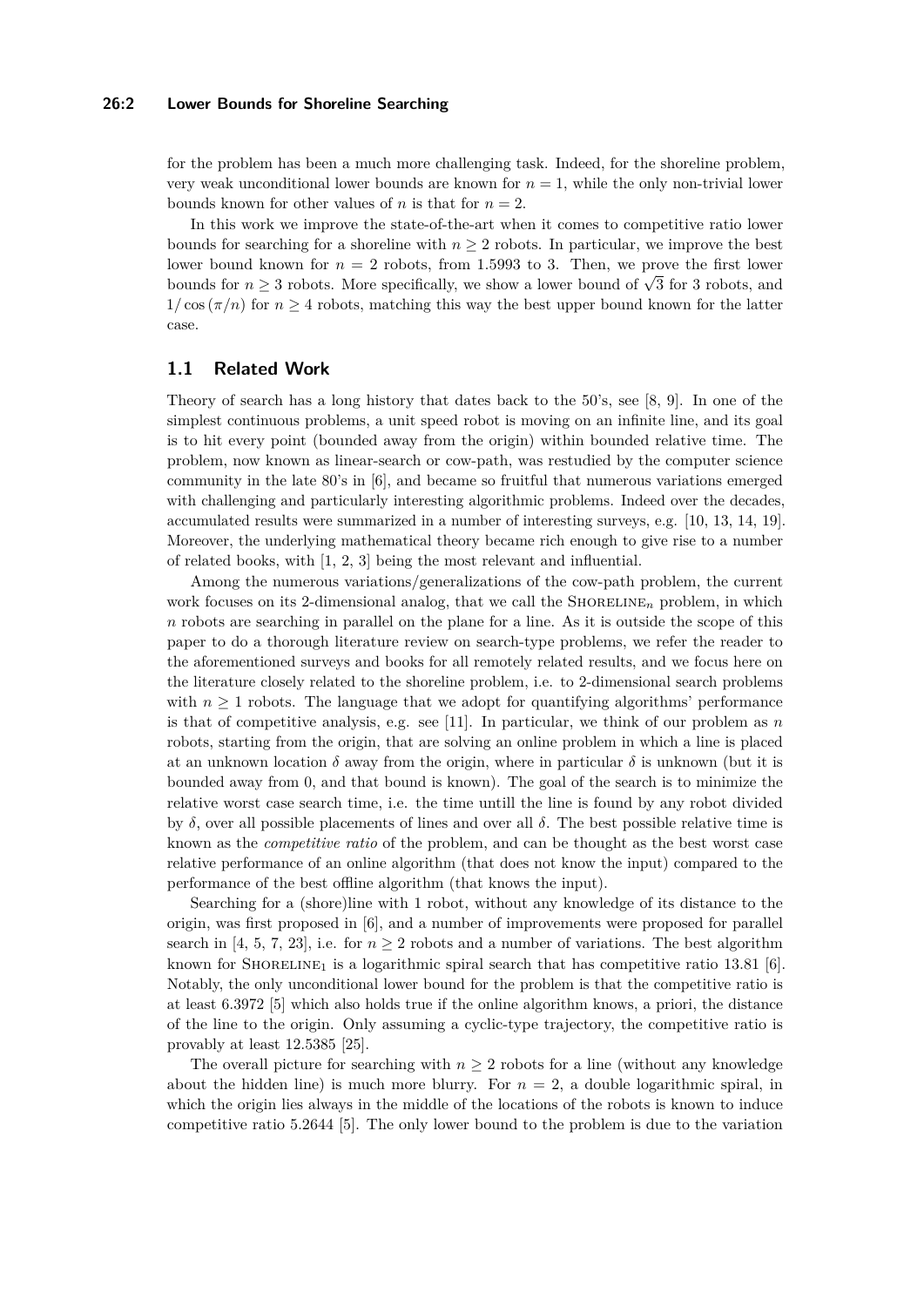in which the distance is known, and it is 1.5993 [\[5\]](#page-9-0). For  $n \geq 3$ , the natural algorithm of [5] makes robots move along rays, splitting the plane evenly, and induces competitive ratio at most  $1/\cos(\pi/n)$ . To the best of our knowledge, no competitive ratio lower bounds have been reported for problems  $n \geq 3$ .

Some relevant variations to our problem are those in which partial information, e.g. the slope or the distance to the origin, is known regarding the hidden line. All results in this paragraph refer to searching with 1 robot. When both distance and slope are known, the best possible algorithm has competitive ratio 3. When the distance is known, and the line is axis parallel, then the best competitive ratio is  $3\sqrt{2}$  [\[6\]](#page-9-3). If only the distance is known, [\[22\]](#page-10-5) gives the best deterministic online algorithm with competitive ratio 6*.*39. Randomized online algorithms for the same problem were proposed in [\[20,](#page-10-6) [21\]](#page-10-7). The problem in which the slope is known is the traditional cow-path problem with best possible competitive ratio 9 and was studied in [\[6,](#page-9-3) [19\]](#page-10-2). When the line is known to be axis parallel, then [\[6\]](#page-9-3) gives an upper bound of 13.02, which was improved to 12*.*5406 [\[23\]](#page-10-3) and then to 12*.*5385 [\[25\]](#page-10-4), the latter shown to be optimal among cyclic-type trajectories. As stated previously, when no information is known the best upper and lower bounds known are 13*.*81 and (conditionally to cyclic-trajectories) 12*.*5385, respectively, due to [\[6\]](#page-9-3) (technical report [\[17\]](#page-10-8) has a nice exposition of the same upper bound with all mathematical derivations).

Two-dimensional search problems have been considered beyond line searching. Indeed, [\[21\]](#page-10-7) considered the problem of searching for a circle. In 2010, Langetepe [\[24\]](#page-10-9) showed that spiral search is optimal for 2 dimensional search by one robot, assuming that all points that are convex combinations of robot's trajectory and the origin are seen/discovered. The same problem with more robots was studied in [\[18\]](#page-10-10). Papers [\[15,](#page-10-11) [16,](#page-10-12) [26,](#page-10-13) [27,](#page-10-14) [28\]](#page-10-15) consider parallel search on the grid with bounded memory robots. [\[12\]](#page-9-12) and [\[29\]](#page-10-16) considered other variations of the problem of searching for a point in the plane, while [\[30\]](#page-10-17) considered searching for a point within a geometric terrain. Finally, the very recent [\[31\]](#page-10-18) studied cost/information trade-offs for searching in the plane for a point.

### **1.2 Problem Definition and Summary of Known and New Results**

We begin this section with a formal description of the two-dimensional search problem, first considered in [\[6\]](#page-9-3).

 $\triangleright$  **Definition 1** (SHORELINE<sub>n</sub>: Searching for a Shoreline with *n* Robots).

*n unit speed robots start from the origin of the plane. Feasible solutions to the problem* are robots' trajectories  $\mathcal{F}_n$ , such that for every line  $\ell$  of the plane, there exists at least one *robot's trajectory intersecting*  $\ell$ . The time  $T_{\mathcal{F}_n}(\ell)$  by which  $\ell$  is hit for the first time is the *search completion time. If*  $\delta(\ell)$  *represents the distance of*  $\ell$  *to the origin, the objective of* SHORELINE<sub>n</sub> is to find trajectories  $\mathcal{F}_n$  so as to minimize the search competitive ratio of  $\mathcal{F}_n$ *defined as*

<span id="page-2-0"></span>
$$
CR(\mathcal{F}_n) := \sup_{\ell} \frac{T_{\mathcal{F}_n}(\ell)}{\delta(\ell)}.
$$
 (1)

*The best possible search competitive ratio* inf<sub>F<sub>n</sub></sub>  $CR(\mathcal{F}_n)$  *will be denoted by*  $S_n$ .

In order to avoid degenerate cases, especially when  $n = 1$ , the supremum of [\(1\)](#page-2-0) can be restricted to lines  $\ell$  for which  $\delta(\ell) \geq \epsilon$ , for some  $\epsilon > 0$  that is known to algorithm  $\mathcal{F}_n$ . Also, for the rest of the paper, and when it is convenient, we will study  $SHORELINE<sub>n</sub>$  from the perspective of analytic geometry, that is robots will start from the origin of the Cartesian plane, and trajectories will be analytic curves in the plane.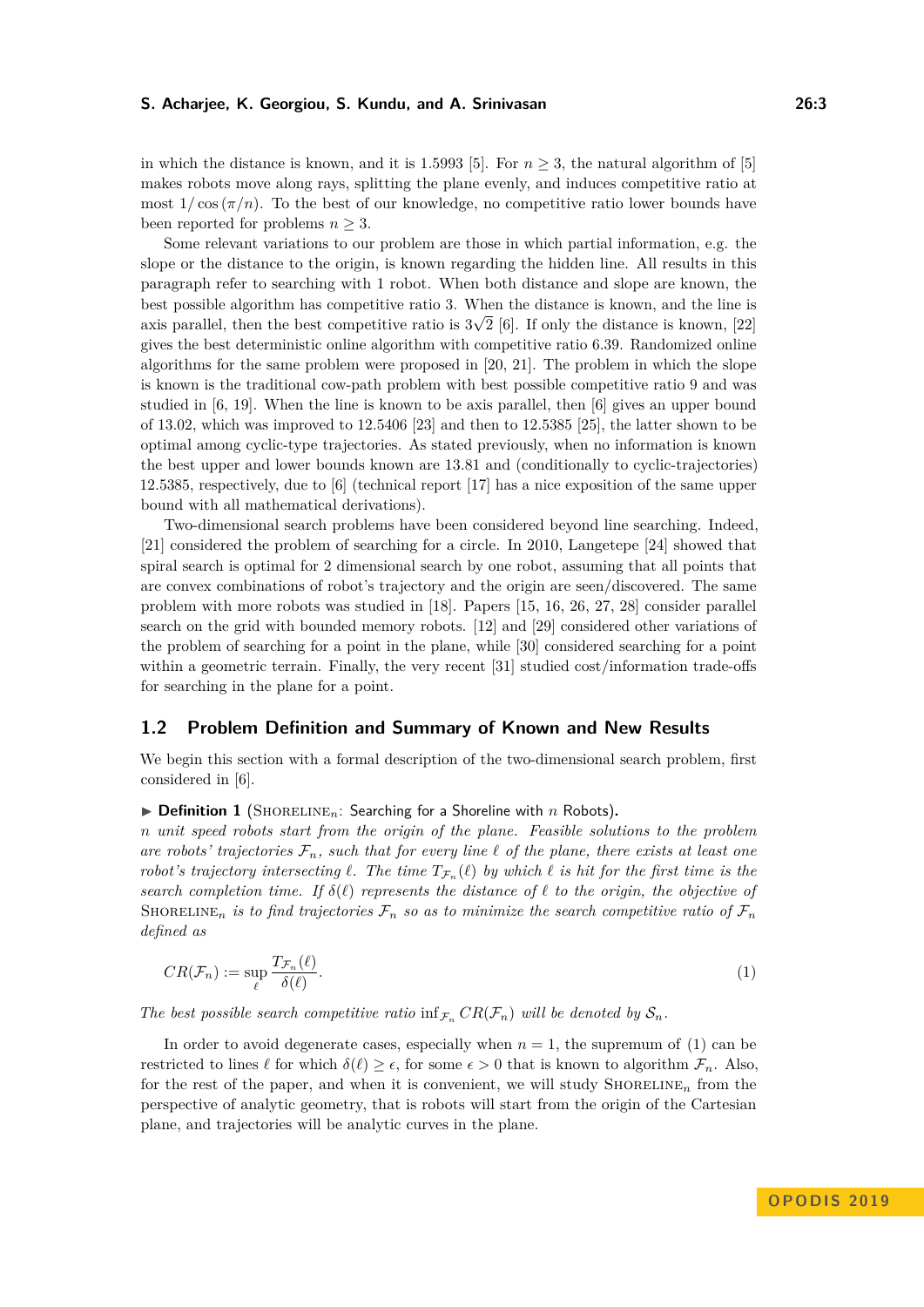#### **26:4 Lower Bounds for Shoreline Searching**

Problem SHORELINE<sub>n</sub>, and variations of it, have been studied as early as in the late 50's for  $n = 1$  and in the 80's for  $n \ge 2$ . An upper bound to  $S_1$  of 13.81 was reported in [\[6\]](#page-9-3) and a lower bound of 12*.*5385 in [\[25\]](#page-10-4), assuming that the solution trajectory is of spiral-type. The only unconditional lower bound to  $S_1$  is that of 6.3972, see [\[22\]](#page-10-5), and refers to instances/lines with known distance to the origin, and hence apply to instances with unknown distance as well.

Notably, for the case  $n \geq 2$  almost no lower bounds are known and are restricted to instances with known distance to the origin. Indeed, [\[5\]](#page-9-0) reports that  $S_2 \geq 1.5993$  and the trivial  $S_n \geq 1$ , for  $n \geq 4$ . When it comes to upper bounds, a double-spiral trajectory performed by two robots ensures that  $S_2 \leq 5.2644$ , see [\[5\]](#page-9-0). For the case  $n \geq 3$ , [5] proposes the following ray-type algorithm: for  $i = 1, \ldots, n$ , robot *i*, searches along the ray with direction  $(\cos((i-1)\phi), \sin((i-1)\phi))$ , where  $\phi = 2\pi/n$ . It is an easy exercise to show that this algorithm witnesses that  $\mathcal{S}_n \leq \frac{1}{\cos(\pi/n)}$ , again for  $n \geq 3$ .

### **1.2.1 Organization of the paper**

Our main contributions pertain to *new* lower bounds for  $S_n$ , when  $n \geq 2$ , which in particular for  $n \geq 4$  are tight. More specifically, we show that  $\mathcal{S}_2 \geq 3$  (see Theorem [9](#page-7-0) in Section [4\)](#page-7-1), that  $S_3 \geq \sqrt{3}$  (see Theorem [7](#page-6-0) in Section [3\)](#page-6-1), and that  $S_n \geq \frac{1}{\cos(\pi/n)}$  (see Theorem [3](#page-3-0) in Section [2\)](#page-3-1) for  $n \geq 4$ . The exposition of the results is in reverse order due to the nature of our arguments. Combined with the known upper bounds discussed above, our results imply the following state-of-the-art regarding problem SHORELINE<sub>n</sub>, when  $n \geq 2$ .

 $\triangleright$  **Theorem 2.** For the best possible competitive ratio  $S_n$  for SHORELINE<sub>n</sub> we have that:  $3 \le S_2 \le 5.2644,$  $\sqrt{3} \leq \mathcal{S}_3 \leq 2$  $\mathcal{S}_n = 1/\cos(\pi/n)$ , for all  $n > 4$ .

### <span id="page-3-1"></span>**2 Lower Bounds for** *n* **≥ 4 Robots**

<span id="page-3-0"></span>This section is devoted to proving the following theorem.

 $\blacktriangleright$  **Theorem 3.** *For all n* ≥ 4*, we have*  $S_n$  ≥ 1/ cos ( $π/n$ )*.* 

The proof of the theorem above is split in a number of lemmata. First, we show in Lemma [4](#page-3-2) that under certain conditions, optimal robots' moves are along straight lines.

<span id="page-3-2"></span> $▶$  **Lemma 4.** *Consider right triangle OMB with* ∠*BOM*  $\lt \pi/4$  *and* ∠*OMB* =  $\pi/2$ *. Then for every point K in the line segment MB and every point L in the line segment OB we have that*  $OK + KL \geq OB$ , and equality is satisfied only when all points  $K, B, L$  coincide.

**Proof.** Consider an arbitrary point *L* in the interior of the line segment *OB* of right triangle *OMB*, see also Figure [1.](#page-4-0) By the law of reflection, among all points *K* in the interior of segment *BM*, the one that minimizes  $OK + KL$  is the point for which ∠*MKO* = ∠*LKB*, which angle we also denote by  $\omega$ . We fix such a point K, and clearly it is enough to show that  $OK + KL > OB$ . For notational convenience, we introduce abbreviations  $t = \angle BOK, y = \angle LKO$  and  $\phi = \angle BOM \leq \pi/4$ . Note that the arbitrary choice of *L* uniquely determines angle *t*.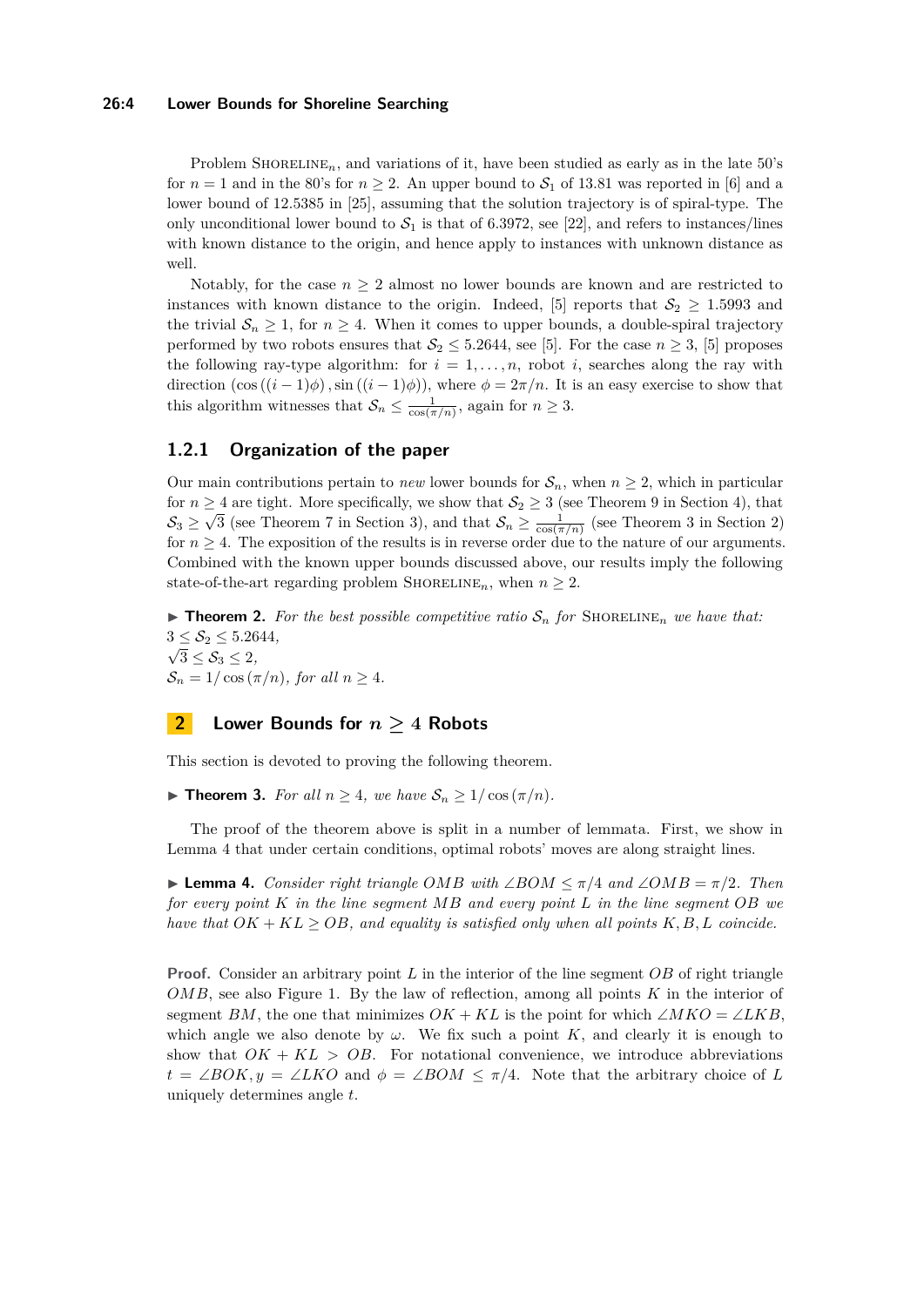<span id="page-4-0"></span>

### **Figure 1** Triangle *OMB* of the proof of Lemma [4.](#page-3-2)

First we claim that *OK > OL*. Since these are the sides of triangle *KLO*, it is enough to prove that for the corresponding opposite angles  $x, y$ , respectively, we have  $x > y$ . Indeed, consider  $0 < t < \phi$ , and note that  $\omega = \pi/2 - (\phi - t)$ . But then,  $y = \pi - 2(\pi/2 - \phi + t) = 2(\phi - t)$ . At the same time,  $v = \pi/2 - \phi$ , and hence

 $x = v + \omega = \pi/2 - \phi + \omega = \pi - 2\phi + t.$ 

Hence,  $x > y$  is true if and only if  $\pi - 2\phi + t > 2(\phi - t)$  (for every *t*) or equivalently when  $\pi + 3t > 4\phi$ . Since  $t > 0$ , the latter is true for every *t* as long as  $\pi > 4\phi$ , which is a given premise.

Next we claim that  $KL > LB$ . Arguing as before, it is enough to establish the same relation for the corresponding opposite angles in triangle  $BLK$ , i.e. that  $\omega > v$ . Indeed, since *K* is in the interior of segment *BM* and  $\angle OMB = \pi/2$ , we have  $\omega = \angle LKB = \angle MKO > v$ .

Summarizing, from the two claims above we have established that *OK > OL* and  $KL > LB$ , and hence  $OK + KL > OL + LB = OB$ , as wanted.

Next, using the lemma above, we show that under certain conditions, there are lines that optimal search trajectories cannot have discovered within certain time bounds.

<span id="page-4-1"></span> $\blacktriangleright$  **Lemma 5.** *Consider trajectories*  $\mathcal{F}_n$  *for problem* SHORELINE<sub>*n*</sub>*, where robots start from origin O*, and fix time  $d > 0$ . Consider a cone C of angle  $2\phi$ , where  $0 < \phi \leq \pi/4$ , and *centered at O. Let also A, B be two points at the two extreme rays of the cone, such that*  $OA = OB = d + \epsilon$ , for some  $\epsilon > 0$ . If at time *d*, there is no robot within the cone *C*, then *the line passing through points A, B could not have been intersected by the trajectory of any robot.*

**Proof.** The proof is by contradiction, so we assume that a robot's trajectory has intersected line  $\ell$  passing through  $A, B$  and that the robot is outside cone  $\mathcal{C}$ . Since we posed the execution of the algorithm at time *d*, and since  $OA = OB > d$ , robot's trajectory could not have intersected the extreme rays of cone  $\mathcal C$  further than points  $A, B$ . Since the robot is outside the cone, the trajectory of the robot must have intersected (for the first time) segment *AB* in some interior point *K* and then segment *OB* (or *OA*) in some interior point *L* (after hitting line  $\ell$ ), see also Figure [2.](#page-5-0) Also, without loss of generality, *K* is closer to *B* than from *A*. Since robot's trajectory takes place in the Euclidean space, and robot has unit speed, the time for such a trajectory to be realizable is at least  $OK + OL$ . Consider then the projection *M* of the origin *O* onto line segment *AB*, and observe that  $\angle BOM = \phi \leq \pi/4$ , since triangle *BOA* is isosceles. But then, Lemma [4](#page-3-2) applies according to which the time that has passed is at least  $OK + OL \ge OB = d + \epsilon > d$ , a contradiction.

<span id="page-4-2"></span>Next we quantify a lower bound to the competitive ratio of search algorithms in which robots exhibit a certain property.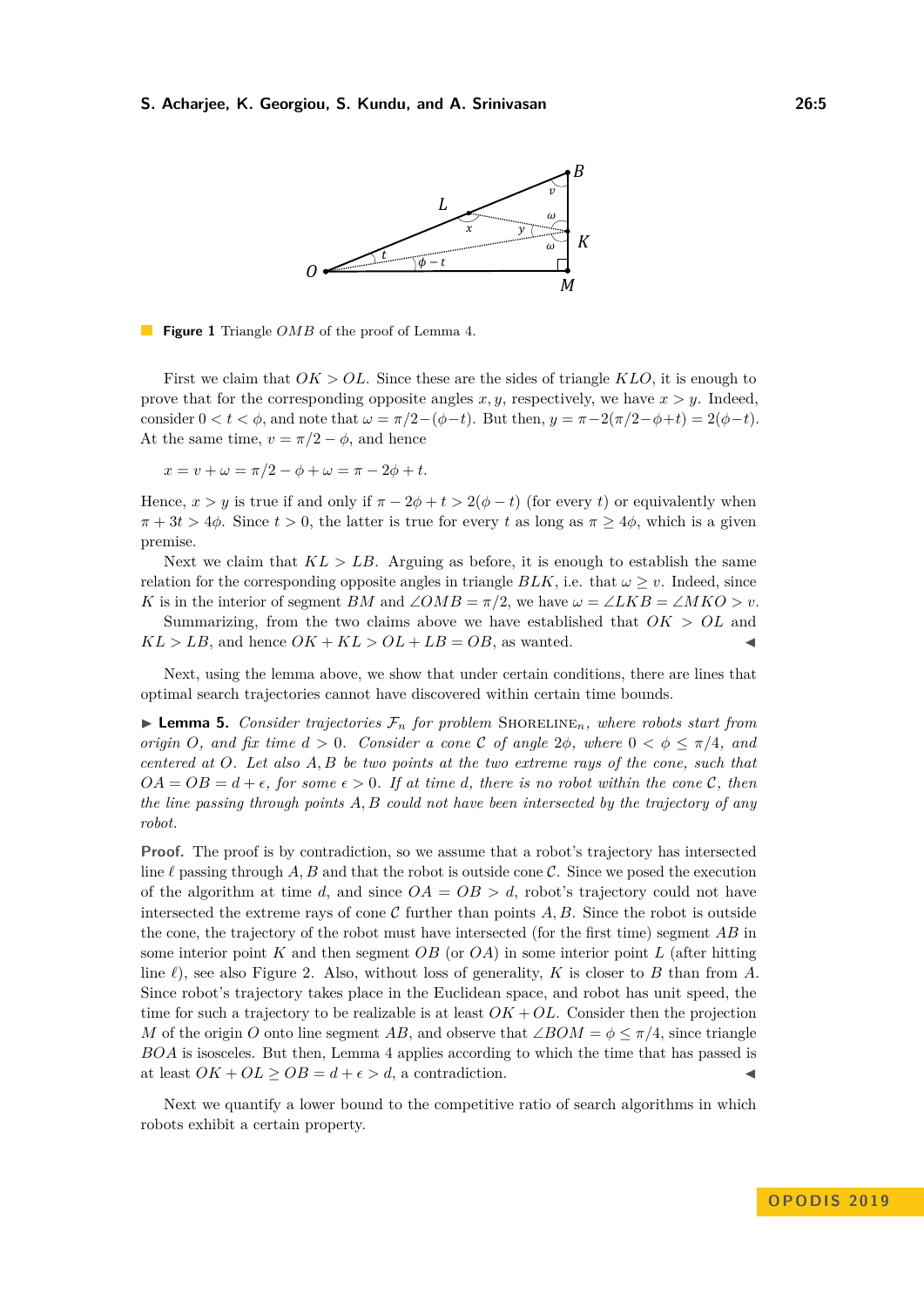<span id="page-5-0"></span>

**Figure 2** Cone C of the proof of Lemma [5.](#page-4-1) Robot's trajectory is depicted as the curved dotted line.

**Lemma 6.** *Consider trajectories*  $\mathcal{F}_n$  *for problem* SHORELINE<sub>n</sub>, where robots start from *origin O*. If there is a cone of angle  $2\phi$  centered at the origin, where  $0 < \phi \leq \pi/4$ , within which *there is no robot at an arbitrary time (or a robot lies at the origin), then*  $CR(\mathcal{F}_n) \geq 1/\cos(\phi)$ .

**Proof.** Consider a time  $d > 0$ , and a cone centered at the origin of angle  $2\phi$ , such that no robot lies within the cone. Consider points *A, B* on the extreme rays of the cone at distance  $d + \epsilon$  from the origin, for an arbitrary small  $\epsilon > 0$ . By Lemma [5,](#page-4-1) no robot could have discovered the line  $\ell$  passing through points  $A, B$ . Since time  $d$  has already passed, we conclude that the search completion time satisfies  $T_{\mathcal{F}_n}(\ell) > d$ . At the same time, triangle *OAB* is isosceles, and so the distance of  $\ell$  and the origin is  $\delta(\ell) = OB \cdot \cos(\phi) = (d+\epsilon)\cos(\phi)$ . We conclude that

$$
CR(\mathcal{F}_n) \ge \sup_{\epsilon > 0} \frac{d}{(d+\epsilon)\cos(\phi)} = \frac{1}{\cos(\phi)}.
$$

Finally consider the case that the only robot within the cone lies at the origin. That robot cannot reach the line earlier than  $d + (d + \epsilon) \cos(\phi)$ , hence the same bound for the competitive  $\blacksquare$  ratio holds.

Now we are ready to prove Theorem [3.](#page-3-0)

**Proof of Theorem [3.](#page-3-0)** Fix *n*, and consider trajectories  $\mathcal{F}_n$  for problem SHORELINE<sub>*n*</sub>, where robots start from origin *O*. Let robots move for an arbitrary time *d >* 0. If all robots lie at the origin, then clearly the competitive ratio is unbounded.

Otherwise, consider a cone of arbitrary small angle  $2\gamma = o(1/n)$  centered at the origin. We rotate the cone untill at least one robot (note there exists at least one not in the origin) lies strictly within this small cone. Then we cover the plane by concatenating, in an alternate fashion and clockwise to the existing small cone, *n* many cones centered at the origin of angle  $2\pi/n - 2\gamma$ , and  $n-1$  more cones centered at the origin of angle  $2\gamma$ .

Note, there are *n* "small" cones of angle 2*γ*, one of which strictly contains a robot, and *n* many "large" cones of angle  $2\pi/n - 2\gamma$  and hence one of which, call it C, does not contain any robot, unless a robot is at the origin. But then, Lemma [6](#page-4-2) applies with  $\phi = 2\pi/n - 2\gamma$ , for any  $\gamma$ . That is, for the arbitrary trajectories  $\mathcal{F}_n$ , and for every  $\gamma > 0$  we have that  $CR(\mathcal{F}_n) \geq \frac{1}{\cos(\pi/n-\gamma)},$  hence  $\mathcal{S}_n \geq \frac{1}{\cos(\pi/n)}$  as wanted.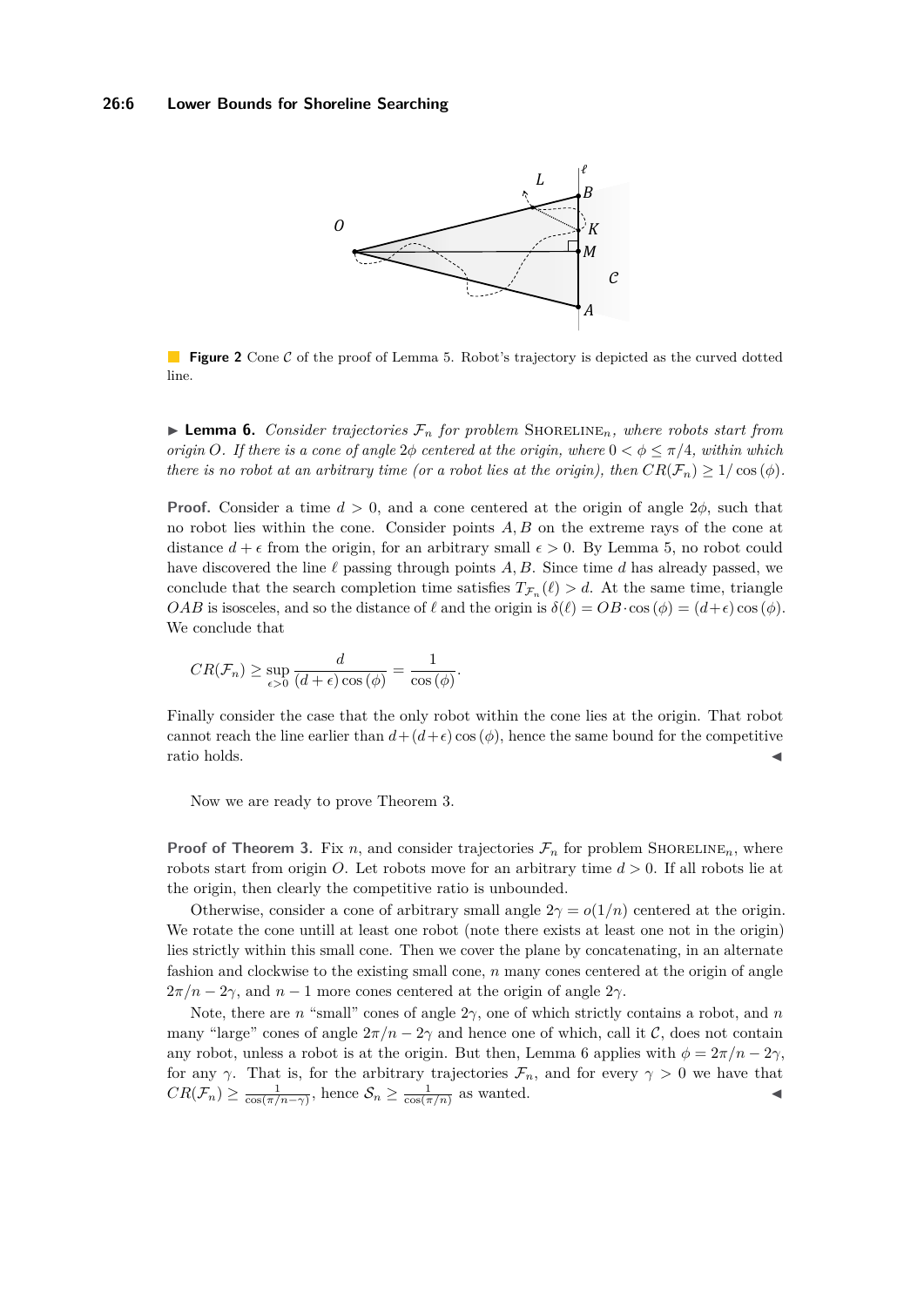### <span id="page-6-1"></span>**3 Lower Bound for 3 Robots**

In this section we prove the following theorem.

#### <span id="page-6-0"></span>► Theorem 7.  $\mathcal{S}_3 \geq \sqrt{ }$ 3*.*

Notably, the achieved lower bound does not match the best upper bound known for SHORELINE<sub>3</sub>. In particular, the lower bound arguments of Section [2](#page-3-1) fail for SHORELINE<sub>n</sub>, when  $n < 4$ . Indeed, the crux of the previous argument is that robots should lie at the boundary (extreme rays) of cones, centered at the origin and of angles  $2\phi_n := 2\pi/n$ . If robots are given, say, time 1 to execute their trajectories, then there are special lines which are  $\cos (\phi_n) + \epsilon$  away from the origin, that could not have been visited by any robot, because otherwise the robots would not have enough time to leave from some cones. The crucial necessary condition of the previous statement is that  $\phi_n \leq \pi/4$ , which of course holds when  $n \geq 4$ . In the case of  $n = 3$ , robots can visit these special lines in time less than 1, still leaving the cones of angle  $2\pi/3$ , hence making the argument invalid. However, the robots would still need a significant amount of time (bounded away from 0) to achieve the same task, hence placing the special lines sufficiently further away would allow the argument to go through.

The paragraph above gives the high level idea of the proof of Theorem [7,](#page-6-0) and also explains why we presented first, in Section [2,](#page-3-1) the lower bounds for  $n \geq 4$  robots. The next lemma establishes a lower bound for the time that robots need, in SHORELINE<sub>3</sub>, to discover the special lines that were used for the lower bounds to  $\mathcal{S}_n$ , for  $n \geq 4$ .

<span id="page-6-3"></span>**Lemma 8.** *Consider a cone of angle*  $2\pi/3$  *centered at the origin O, along with two points A, B on its extreme rays at distance 1 from O. Then, a unit speed robot starting from O requires time at least*  $\sqrt{3}/2$  *to visit the line passing through A, B and leave the cone.* 

<span id="page-6-2"></span>**Proof.** Consider the projection *M* of *O* onto the line  $\ell_{AB}$  passing through *A, B*. We calculate the shortest trajectory starting from *O*, visiting an arbitrary point *K* of line segment *MB* and leaving the cone from an arbitrary point *L* of line segment *OB*, see also Figure [3.](#page-6-2)



**Figure 3** The shortest trajectory, starting from *O*, visiting line segment *MB* at point *K* and leaving the cone from point *L* from an extreme ray, is depicted with dotted lines.

For convenience, we introduce a coordinate system centered at  $M$ , so that  $O = (0, 1/2)$ For convenience, we introduce a coordinate system centered at *M*, so that  $O = (0, 1/2)$ <br>and  $B = (\sqrt{3}/2, 0)$  (recall that  $OB = 1$ ). The arbitrary point *K* on *MB* is a convex combination of points  $M, B$ , and hence has coordinates  $K = \lambda(\sqrt{3}/2, 0)$ , for some  $\lambda \in [0, 1]$ . Note that  $OK = \sqrt{\frac{3}{4}\lambda^2 + \frac{1}{4}} = \frac{1}{2}$  $\sqrt{3\lambda^2+1}$ . Given that *K* is chosen, the shortest path for leaving the cone is clearly the distance  $d(K, \ell_{AB})$  between  $K$  and  $\ell_{OB}$  passing through  $O, B$ . It is easy to see that  $\ell_{OB}$  is described as  $y + \sqrt{3}/3x - 1/2 = 0$ , hence,

$$
d(K, \ell_{OB}) = \frac{\left| \frac{\sqrt{3}}{3} \lambda \frac{\sqrt{3}}{2} - \frac{1}{2} \right|}{\sqrt{1 + \frac{3}{9}}} = \frac{\sqrt{3}}{4} (1 - \lambda).
$$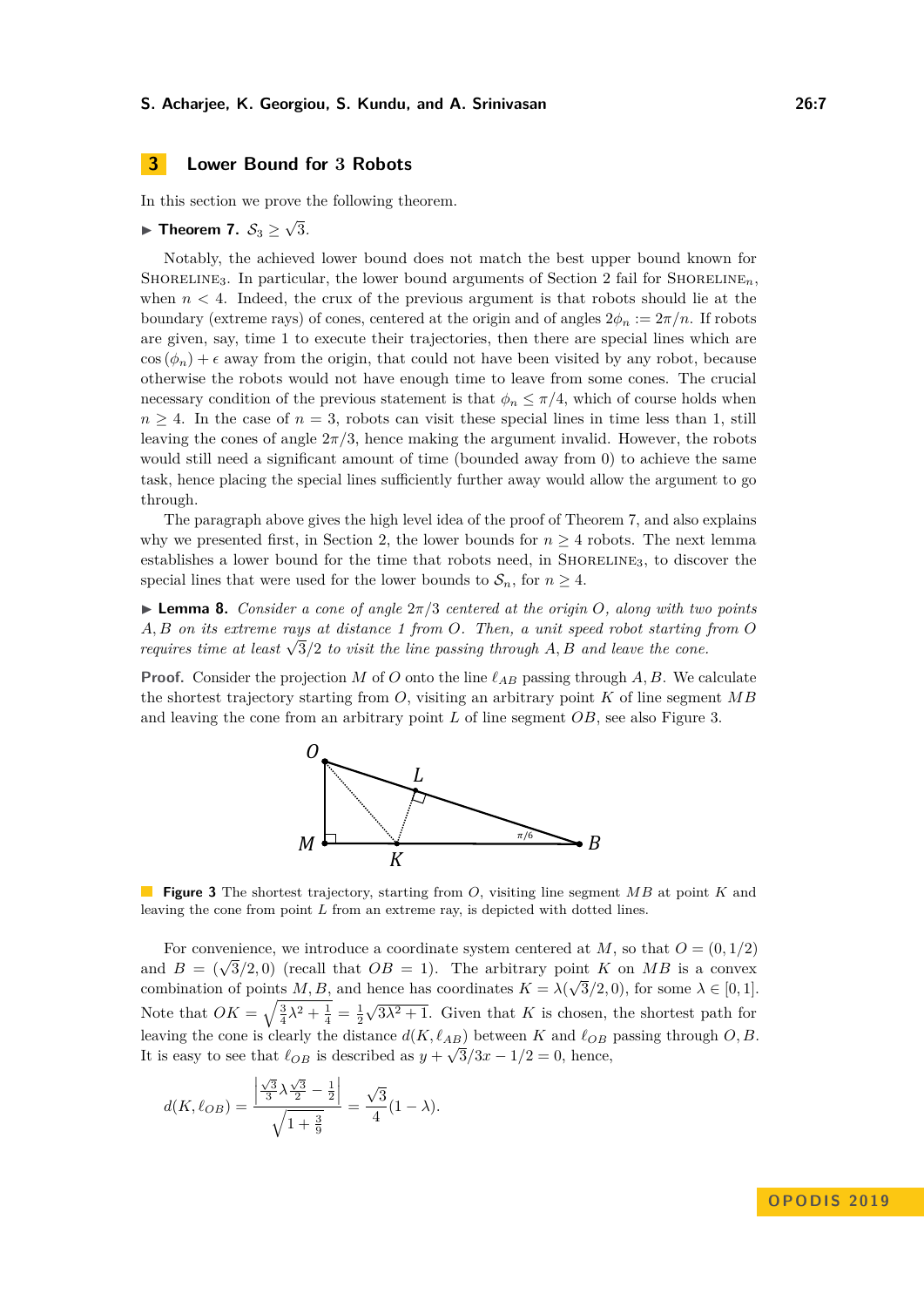#### **26:8 Lower Bounds for Shoreline Searching**

We conclude that the shortest path in order to start from *O* and leave the cone is

$$
\min_{\lambda \in [0,1]} \{ OK + d(K, \ell_{OB}) \} = \min_{\lambda \in [0,1]} \left\{ \frac{1}{2} \sqrt{3\lambda^2 + 1} + \frac{\sqrt{3}}{4} (1 - \lambda) \right\}
$$

We calculate the derivative of the latter function  $f(\lambda)$  as  $f'(\lambda) = \frac{3\lambda}{2\sqrt{3\lambda^2+1}} - \frac{\sqrt{3}}{4}$ , which has a unique root at  $\lambda_0 = 1/3$ . Then, we calculate  $f''(1/3) = \frac{9\sqrt{3}}{16}$ , which shows that  $\lambda_0 \in [0,1]$  is indeed a minimizer, inducing a trajectory of smallest length  $f(1/3) = \sqrt{3}/2$ . Since the robot indeed a minimizer, inducing a trajectory of smallest length  $f(1/3) = \sqrt{3}/2$ . Since the robot has unit speed, this is also the minimum time needed to reach the cone after visiting line  $\ell_{AB}$ .

We are now ready to prove Theorem [7.](#page-6-0)

**Proof of Theorem [7.](#page-6-0)** Consider trajectories  $\mathcal{F}_3$  for problem SHORELINE<sub>3</sub>, where robots start from origin *O*. Let robots move for an arbitrary time *d >* 0, and consider 3 cones centered at the origin, each of angle  $2\pi/3$ , covering the entire plane. We rotate the cones, untill at least one of the robots lies on the extreme ray of two cones. As a result, there is a cone  $\mathcal C$ such that no robot lies within the interior of the cone. √

Now consider points  $A, B$  on the extreme rays of  $C$  that are  $(2)$  $(3+2\epsilon)d$  away from the origin *O*, and let the line passing through them be  $\ell_{AB}$ . Note that  $\ell_{AB}$  is exactly  $(1/\sqrt{3}+\epsilon)d$ away from the origin.

By Lemma [8,](#page-6-3) and since no robot lies within  $\mathcal{C}$ , no robot could have discovered  $\ell_{AB}$  in time *d*, hence the search completion time is at least *d*. Overall, that induces competitive ratio for  $\mathcal{F}_3$  at least  $1/(1/\sqrt{3} + \epsilon)$ , for every  $\epsilon > 0$ .

### <span id="page-7-1"></span>**4 Lower Bound for 2 Robots**

<span id="page-7-0"></span>In this section we prove a lower bound for searching for a shoreline with 2 robots.

▶ **Theorem 9.**  $S_2 \geq 3$ .

In order to prove our theorem, we describe robots' trajectories within time 1. The following function, the boundary of an ellipsoid, will be useful in our calculations

$$
q(x, y, \delta, \theta) := 4 \left( \cos \left( \theta \right) x + \sin \left( \theta \right) y - h_{\delta} \right)^{2} + \left( -\sin \left( \theta \right) x + \cos \left( \theta \right) y \right)^{2} / b_{\delta}^{2} - 1,
$$

where  $h_{\delta} := \delta/2$  and  $b_{\delta} := \sqrt{(1 - \delta^2)/2}.$ 

<span id="page-7-2"></span>**Lemma 10.** *Consider an arbitrary algorithm*  $\mathcal{F}_2$ *, and let robots execute it for time 1. Then, there exist*  $\epsilon, \delta \in [0, 1]$  *and*  $\theta \in [0, \pi]$  *so that no point outside the ellipses*  $q(x, y, \epsilon, 0) \leq 0$ *, and*  $q(x, y, \delta, \theta) \leq 0$  *has been explored by any robot.* 

**Proof.** Consider an arbitrary algorithm  $\mathcal{F}_2$ , and let robots execute it for time 1. Suppose that the locations of robots  $\#1$ ,  $\#2$  are  $R_1, R_2$  within the unit ball. We claim that the collection of points that each robot could have visited form two ellipses. Indeed, without loss of generality both robots lie in the first two quadrants, i.e. in the non-negative y-axis hyperplane. Also, without loss of generality, the location of *R*1, exactly at time 1 of the execution of  $\mathcal{F}_2$ , equals ( $\epsilon$ , 0), for some  $\epsilon \in [0,1]$ . Recall that robots have speed 1, and they started from the origin  $O = (0,0)$ . Therefore, all the points P that could have been visited by robot  $#1$  satisfy  $OP + PR_1 \leq 1$ . In other words, the boundary of the explored domain of that robot is an ellipse with foci points  $O, R_1$  and sum of distances to foci equal to 1. Then, all boundary points  $(x, y) \in \mathbb{R}^2$  of the domain that could have been explored by robot #1 satisfy  $4(x - h_{\epsilon})^2 + y^2/b_{\epsilon}^2 = 1$ .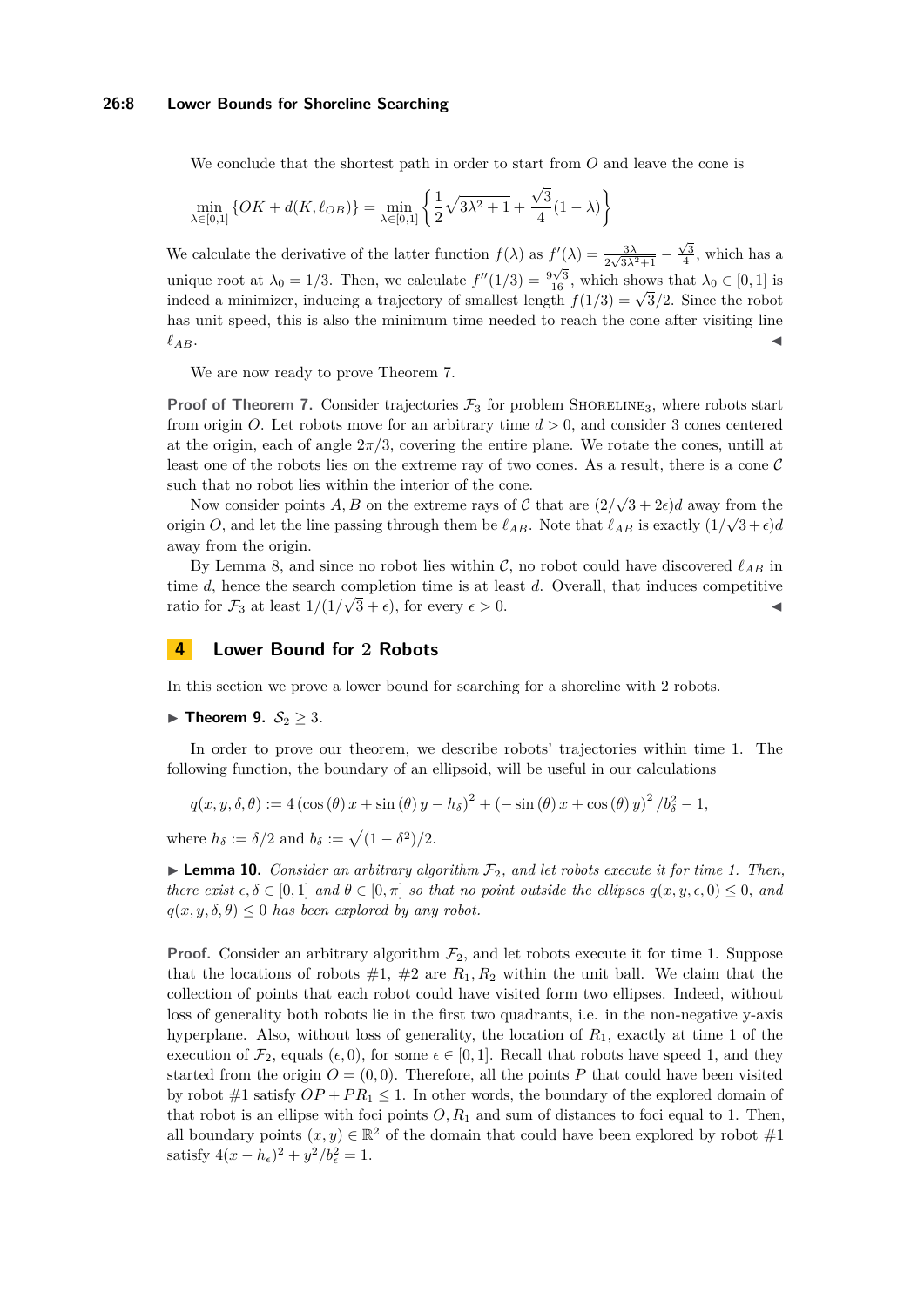Similarly, robot  $\#2$  is, at the same time, at distance  $\delta$  from the origin, for some  $\delta \in [0, 1]$ . Arguing as above, the boundary of the explored domain by robot  $#2$  is again an ellipse. So suppose that  $R_2 = (\delta \cos(\theta), \delta \sin(\theta))$  for some  $\theta \in [0, \pi]$  (that is the line passing through its two foci forms angle *θ* with the *x*-axis) Then the boundary of the explored domain by robot  $\#2$  is defined as  $4(\cos(\theta)x + \sin(\theta)y - h_\delta)^2 + (-\sin(\theta)x + \cos(\theta)y)^2 / b_\delta^2 = 1$  (observe that a rotation by angle  $-\theta$  gives a formula identical to the one of robot  $\#1$ ). Finally, note that since robot  $#2$  lies in the first two quadrants, we must have  $\theta \in [0, \pi]$ .

<span id="page-8-0"></span>The idea behind the proof of Theorem [9](#page-7-0) is that if at a certain time, robots  $\#1, \#2$  are at points  $R_1 = (\epsilon, 0)$  and  $R_2 = (\delta \cos(\theta), \delta \sin(\theta))$  (for some  $\epsilon, \delta \in [0, 1]$  and  $\theta \in [0, \pi]$ ), respectively, then they could not have been in any point past the line  $y = -1/2$ , see Figure [4](#page-8-0) for an example. We are now ready to prove Theorem [9.](#page-7-0)



**Figure 4** An example of possible robots' placements of an arbitrary search algorithm after time 1. Without loss of generality, robot  $\#1$  lies on the positive x-axis, here depicted as point  $R_1 = (0.3, 0)$ . Similarly, robot #2 lies, without loss of generality, in any of the first two orthants. Here it is depicted as point  $R_2 = (0.7 \cos(\pi/12), 0.7 \sin(\pi/12))$ . Both robots have started from the origin, indicated by *O*. Possible points that robots  $\#1,\#2$  have visited are depicted by the red and blue ellipses, respectively. Dotted straight trajectories show possible robots' movements from the origin, then to arbitrary points on the boundaries of the ellipses, and then to points *R*1*, R*2.

**Proof of Theorem [9.](#page-7-0)** Consider an arbitrary search algorithm  $\mathcal{F}_2$ . According to Lemma [10,](#page-7-2) there are two ellipses that define all points that could have been explored by any of the robots. Our main claim is that neither of the two robots could have hit line  $\ell : y = -1/2 - \zeta$ , where  $\zeta > 0$  is arbitrarily small. For that, all we need is to show that none of the equations defining any of the two ellipses have any common point with  $y = -1/2 - \zeta$ . To that end, we show that equation  $q(x, -1/2 - \zeta, \delta, \theta) = 0$  has no real root, when  $\delta \in [0, 1], \theta \in [0, \pi]$  and  $\zeta > 0$  is sufficiently small (that would also imply the same for the first ellipse). Indeed, we compute the discriminant of the degree 2 polynomial  $q(x, -1/2 - \zeta, \delta, \theta)$  (in *x*) which equals

$$
-\frac{16\left(\delta^2+2\delta(2\zeta+1)\sin(\theta)+4\zeta(\zeta+1)\right)}{1-\delta^2}\leq -\frac{16\left(\delta^2+4\zeta(\zeta+1)\right)}{1-\delta^2}
$$

Since  $\zeta > 0$  and arbitrarily small, the latter expression is maximized for  $\delta = 0$  and becomes  $-64(\zeta^2 + \zeta)$  which is negative for all small enough  $\zeta > 0$ .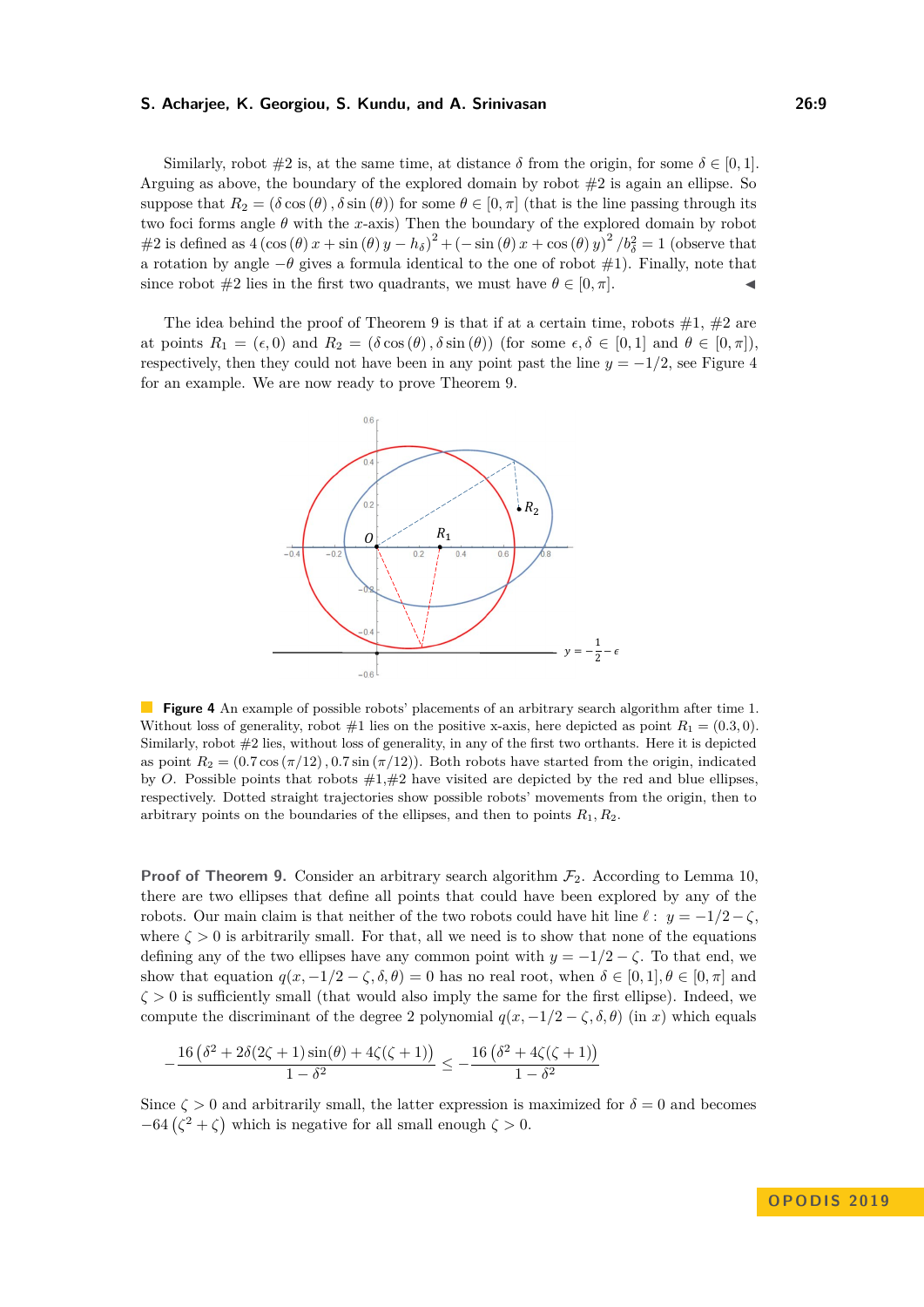Note that the closest robot to line  $\ell$  is robot  $\#1$  (or robot  $\#2$  too, when  $\theta = 0, \pi$ ), and its distance to that line equals  $1/2 + \zeta$ . Since time 1 has already passed, the search completion time is at least  $3/2 + \zeta$ . At the same time, the optimal offline solution equals  $1/2 + \zeta$ . Hence, the competitive ratio of the arbitrary search algorithm  $\mathcal{F}_2$  is at least

$$
\sup_{\zeta > 0} \frac{3/2 + \zeta}{1/2 + \zeta} = 3.
$$

### **5 Open Problems**

We studied the problem of searching for a shoreline with *n* robots, and in particular we gave strong lower bounds when  $n \geq 2$ . Our results are tight when  $n \geq 4$ , completely resolving these cases. The cases  $n = 2, 3$  as well as the case  $n = 1$ , which is not addressed in this work, remain open. It is plausible that the best algorithms known when  $n = 1, 2$  are indeed optimal, even though a proof seems to be particularly challenging. The case of  $n = 3$  seems to be the most interesting since the upper bound is provided by the same algorithm as for the cases  $n \geq 4$ , still our argument that shows optimality for the latter cases fails to be tight when  $n = 3$ . Finally, a number of variations of the shoreline problem remain open. These include the cases of different robots specs, e.g. speeds, the possibility of faulty robots, different termination criteria, e.g. evacuation or rendezvous instead of search, different measures of efficiency, e.g. average-case worst-case tradeoffs, etc.

#### **References**

- <span id="page-9-6"></span>**1** S. Alpern and S. Gal. *The theory of search games and rendezvous*. Springer, 2003.
- <span id="page-9-7"></span>**2** Steve Alpern, Robbert Fokkink, L Gasieniec, Roy Lindelauf, and VS Subrahmanian. *Search theory*. Springer, 2013.
- <span id="page-9-8"></span>**3** Steve Alpern and Shmuel Gal. *The theory of search games and rendezvous*, volume 55. Springer Science & Business Media, 2006.
- <span id="page-9-10"></span>**4** Ricardo Baeza-Yates. Searching: an algorithmic tour. *Encyclopedia of Computer Science and Technology*, 37:331–359, 1997.
- <span id="page-9-0"></span>**5** Ricardo Baeza-Yates and René Schott. Parallel searching in the plane. *Computational Geometry*, 5(3):143–154, 1995.
- <span id="page-9-3"></span>**6** Ricardo A Baeza-Yates, Joseph C Culberson, and Gregory JE Rawlins. Searching with uncertainty. In *Scandinavian Workshop on Algorithm Theory*, pages 176–189. Springer, 1988.
- <span id="page-9-11"></span>**7** Ricardo A Baezayates, Joseph C Culberson, and Gregory JE Rawlins. Searching in the plane. *Information and computation*, 106(2):234–252, 1993.
- <span id="page-9-1"></span>**8** Anatole Beck. On the linear search problem. *Israel Journal of Mathematics*, 2(4):221–228, 1964.
- <span id="page-9-2"></span>**9** Richard Bellman. An optimal search. *Siam Review*, 5(3):274, 1963.
- <span id="page-9-4"></span>**10** Stanley J Benkoski, Michael G Monticino, and James R Weisinger. A survey of the search theory literature. *Naval Research Logistics (NRL)*, 38(4):469–494, 1991.
- <span id="page-9-9"></span>**11** Allan Borodin and Ran El-Yaniv. *Online computation and competitive analysis*. Cambridge University Press, 2005.
- <span id="page-9-12"></span>**12** Sébastien Bouchard, Yoann Dieudonné, Andrzej Pelc, and Franck Petit. Deterministic treasure hunt in the plane with angular hints. In *29th International Symposium on Algorithms and Computation, ISAAC 2018*, volume 123, pages 48–1. Schloss Dagstuhl–Leibniz-Zentrum fuer Informatik, 2018.
- <span id="page-9-5"></span>**13** J. Czyzowicz, K. Georgiou, and E. Kranakis. Group Search and Evacuation. In P. Flocchini, G. Prencipe, and N. Santoro, editors, *Distributed Computing by Mobile Entities; Current Research in Moving and Computing*, chapter 14, pages 335–370. Springer, 2019.